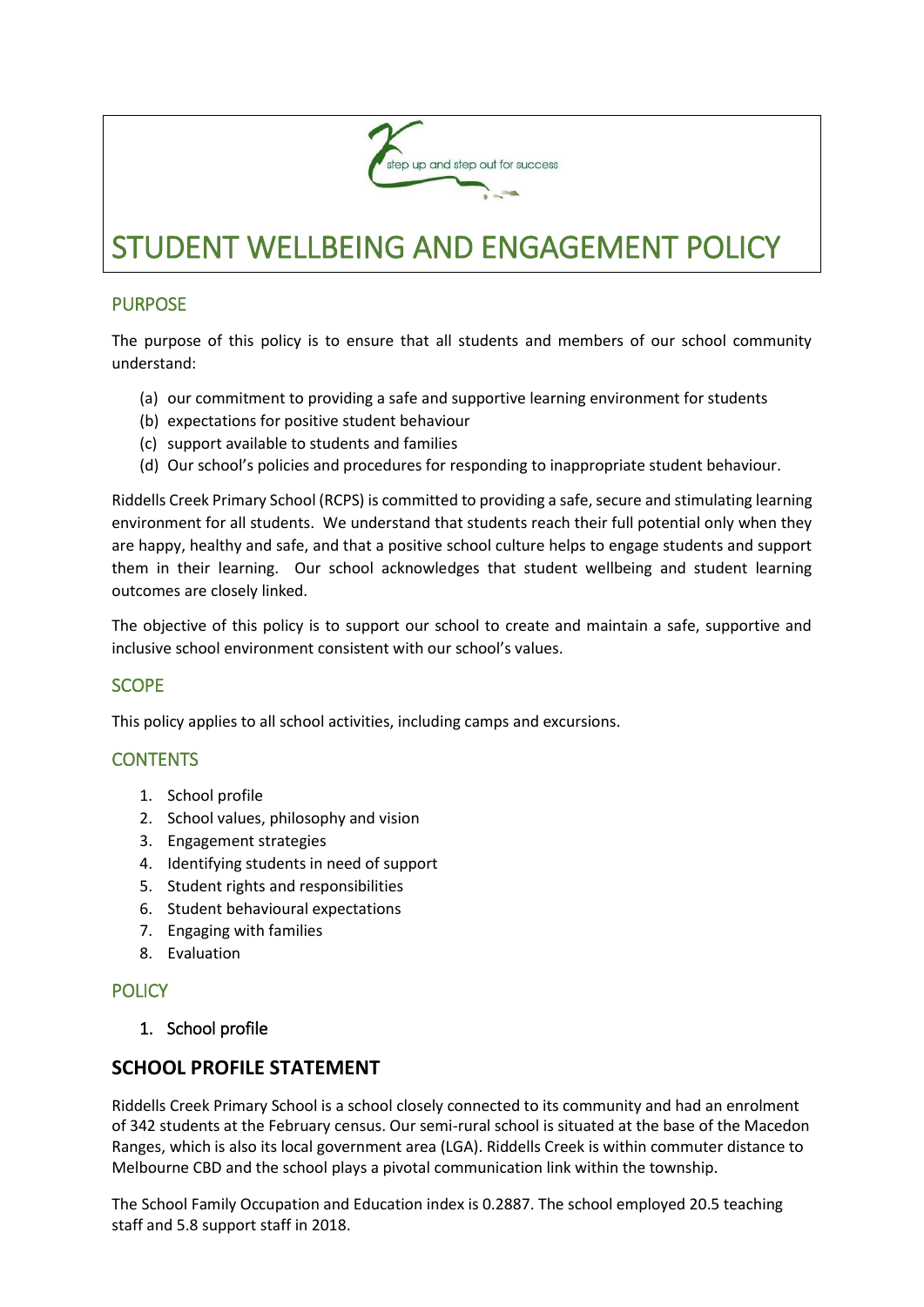Our school motto "Step up and step out for success", defines what we stand for. We are a school dedicated to building our young people into confident, capable lifelong learners.

Situated on over 2 hectares we have plenty of space for our students to play and imagine. Riddells Creek Primary School runs the Stephanie Alexander Kitchen Garden Program for years 3 and 4. Each week our students cook food from produce they have grown themselves in our veggie gardens located on school grounds and using eggs collected from our very own chickens.

Riddells Creek Primary School strives to provide personalised learning experiences that develop each student's skills, knowledge and character. There is a strong focus on whole school improvement driven by rigour, consistency and teamwork. The key values are confidence, commitment, persistence, cooperation and respect. Student relationships and social skills are enhanced by the "You Can Do It!" and Berry Street programs as well as the use of a restorative framework in dealing with conflict.

Emphasis is placed on Literacy, Numeracy, Science and History, but we also provide a broad spectrum across the curriculum encompassing Japanese, Art, Music, Sport, Physical Education and Technology. We offer a wide range of enrichment programs including instrumental music, chess, student leadership, choir, Active After School Programs, visiting artists and gardening club and an Out of School Hours Care Program, before and after school. Transition into the school, across the school and into secondary school is a major focus.

Riddells Creek Primary School has a long tradition of parent participation in school activities. From helping out in classrooms through to accompanying us on excursions and camps we encourage you to consider our school a shared space where we meet to partner in developing the skills and talents of each student.

# 2. School values, philosophy and vision

Riddells Creek Primary School's vision is for our students to become curious, creative, motivated and inquiring learners.

Riddells Creek Primary School is committed to providing a safe and stimulating learning environment in which students can reach their full educational potential in a positive school culture that engages and supports them within our community.

We are committed to our students becoming curious, creative, motivated and inquiring and demonstrate this by aiming to:

- Engage every child in personalized education that addresses individual interests, needs and potential
- Integrate digital technology to enhance teaching and learning and provide new avenues for self-expression and understanding
- Explicitly teach thinking skills and metacognition
- Structure rich learning experiences that develop creativity, cooperation, collaboration and individual expression
- Provide an active wellbeing program using the BSEM framework, Respectful Relations DET resources and built around the You Can Do It! program.
- Explicitly teach the values and behaviours that promote a community and successful participation as active social citizens.

# **School Values**

Riddells Creek Primary School's values are currently the 9 Values of Australian Schooling

**1. Care and Compassion**

*Care for self and others.*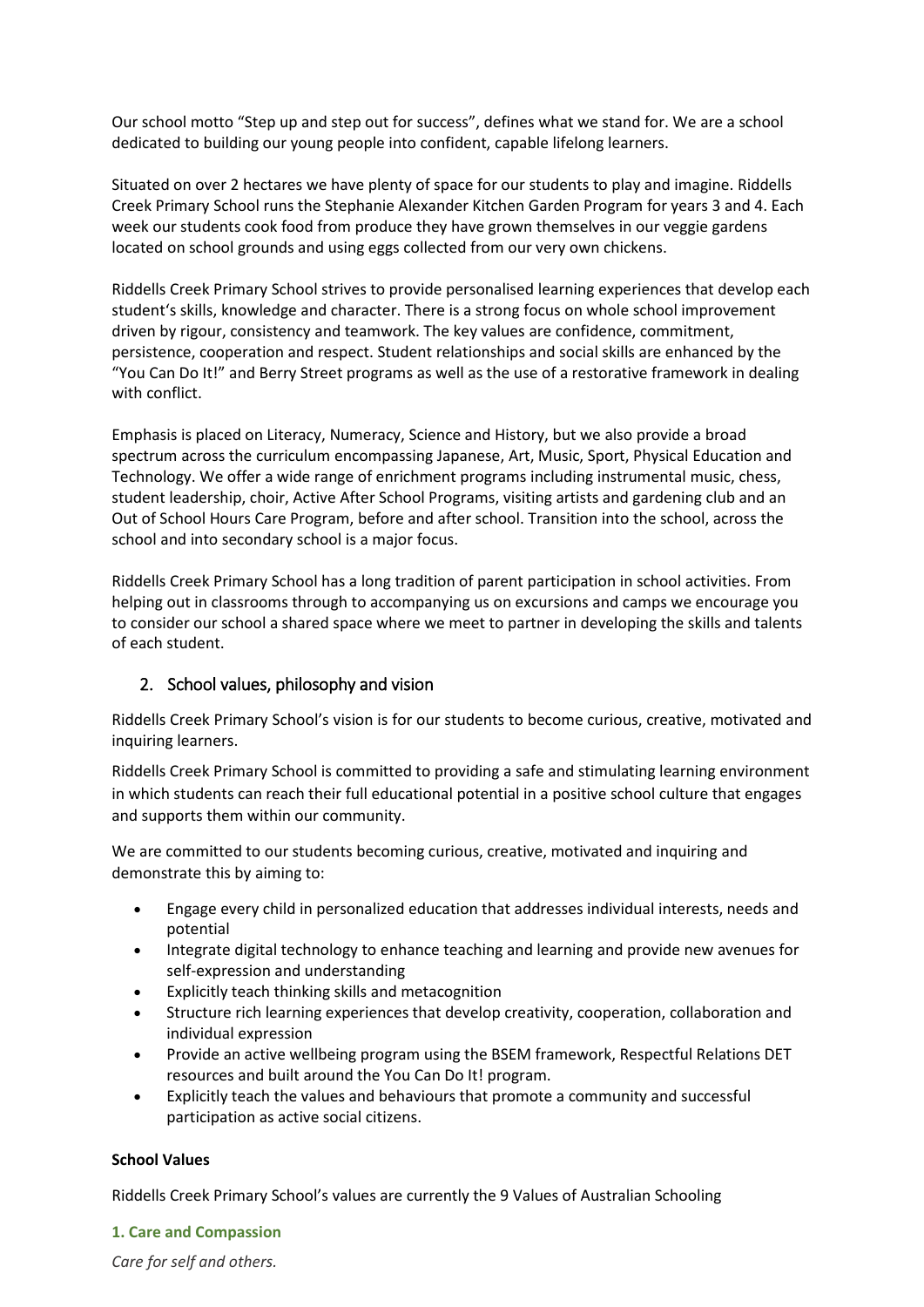### **2. Doing Your Best**

*Seek to accomplish something worthy and admirable, try hard, pursue excellence.*

### **3. Fair Go**

*Pursue and protect the common good where all people are treated fairly for a just society.*

### **4. Freedom**

*Enjoy all the rights and privileges of Australian citizenship free from unnecessary interference or control, and stand up for the rights of others.*

## **5. Honesty and Trustworthiness**

*Be honest, sincere and seek the truth.*

## **6. Integrity**

*Act in accordance with principles of moral and ethical conduct; ensure consistency between words and deeds.*

## **7. Respect**

*Treat others with consideration and regard, respect another person's point of view.*

## **8. Responsibility**

*Be accountable for one's own actions, resolve differences in constructive, non-violent and peaceful ways, contribute to society and to civic life, take care of the environment.*

## **9. Understanding, Tolerance and Inclusion**

*Be aware of others and their cultures, accept diversity within a democratic society, being included and including others.*

# 3. Engagement strategies

RCPS's whole school motto is 'step up and step out for success'. We are committed to building a secure learning environment where all students feel culturally, emotionally and physically safe. We provide a child-centred, developmentally appropriate, learning environment that recognises, fosters and promotes the intellectual, social, emotional and physical development of each child. We understand that many children have unique wellbeing and learning needs and are committed to addressing these needs. This enables students to be empowered with the skills to make appropriate choices regarding their own learning. All students will be given an opportunity to reach their full potential by providing engaging and stimulating learning environments.

All prevention and intervention, engagement and wellbeing programs are developed in response to student needs that have been determined by up-to-date research, as well as quantitative and qualitative analyses of school data. Data is used to evaluate and refine current programs. We recognise the vital role parental collaboration and input play in supporting and improving students learning outcomes and wellbeing.

#### **At RCPS we work together to:**

- 2.1 Create a positive school culture
- 2.2 Build safe, supportive and respectful relationships
- 2.3 Promote pro social values and behaviours
- 2.4 Encourage student participation
- 2.5 Proactively engage parents and carers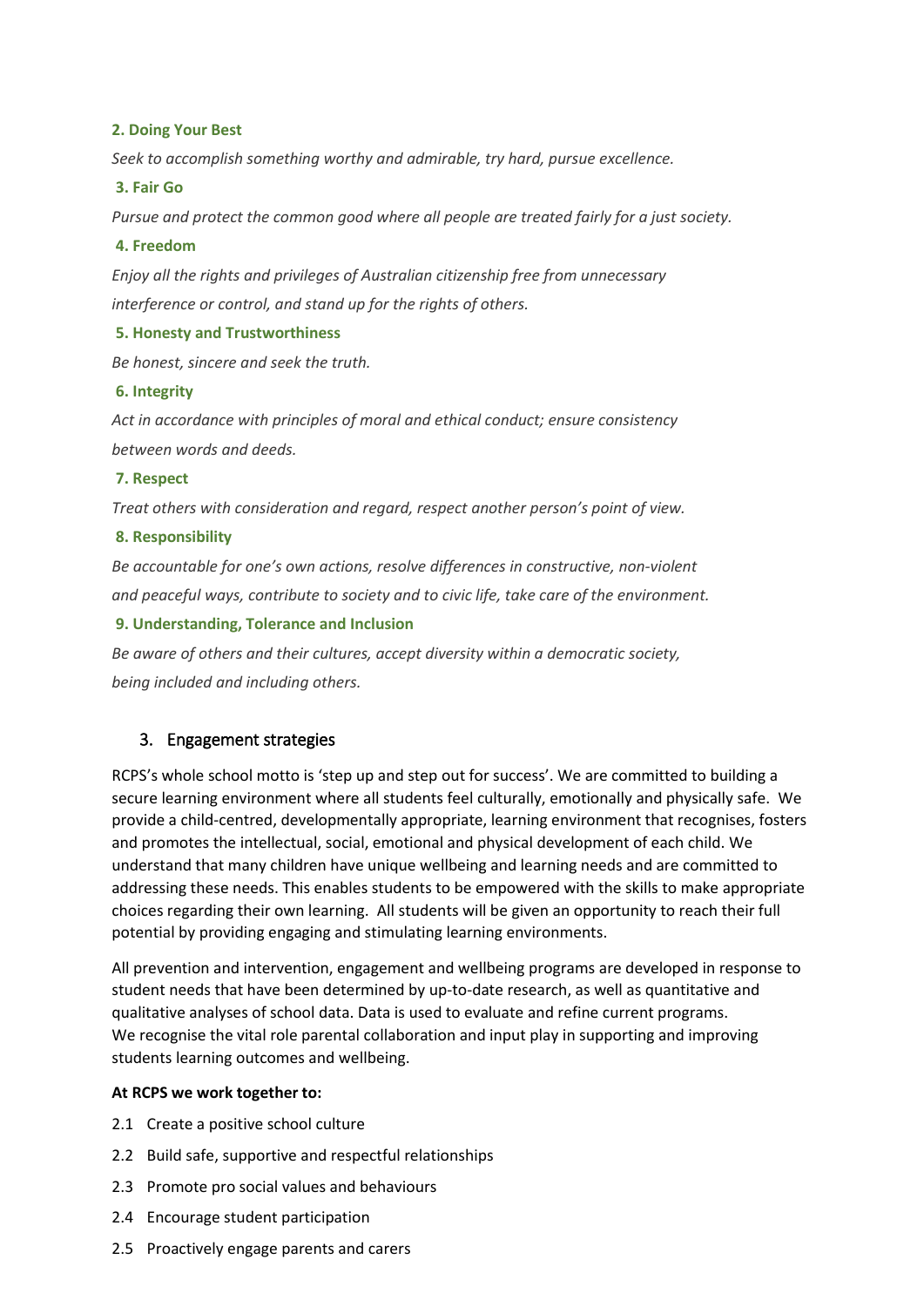- 2.6 Implement preventative and early intervention programs
- 2.7 Respond to individual students
- 2.8 Link to the community

It is expected that the Principal and staff may use a variety of measures when a student's behaviour does not comply with the School Engagement Policy. These measures take into account the age and disabilities and impairments of the students and the nature and seriousness of breaches of the Student Engagement Policy. When a student violates rules under the School Engagement Policy, teachers should impose consequences that are consistent with the rules. Rules and consequences must be clearly explained. Students should understand the connection between their behaviour and the consequence. Consequences are graded in severity, with emphasis on students being accountable for their behaviour.

At Riddells Primary School we have the following programs and strategies in place that promote high student engagement, attendance and positive behaviours. The programs and strategies are broken into a staged response: Early Intervention and Primary Intervention.

## **Early Intervention**

- Transition stages- (starting school, grade to grade and graduation to secondary college)
- Kinder to Prep transition beginning in term 4 of the Kinder Year- with accompanying parent information sessions and grade 6 buddy program
- Prep introductory program (term 1 for four weeks) Parent information sessions and welcome to school information booklet
- Term one all grades conduct a student/parent/teacher interview- to form the learning partnership and set learning goals
- Grade 5 and 6 transition sessions at Gisborne Secondary College.
- Secondary Transition- individual student handover briefings with transition coordinators from all feeder schools (December)
- Early intervention for students at risk. This includes reports from previous schools or kindergarten, Cobaw Early Intervention Unit, reports from parents/care givers and assessments by teachers.

#### **Student physical, social and emotional wellbeing**

- Explicit use of Restorative Practice techniques with majority of staff trained as level 1 proficient.
- Clear statements of expectations regarding student attendance communicated to parents.
- Developmental Play activities for P-2 students and the direct teaching of Respectful Relationships DET resources at a minimum of one 50-minute session per week and incidentally throughout the week; the use of the Berry Street Educational Model in relation to trauma-informed practice is expected with all staff trained in the five modules.
- Student wellbeing and parenting support targeted with items in the newsletter and the school website.
- Special celebration days i.e. starburst festivals, book fair parade, footy fun day.
- Prep buddies with year 6 students
- 'Healthy life' style specialist program focusing on all round individual wellbeing- daily exercise and skill development, nutrition, hygiene, personal safety (health, cyber, road safety etc)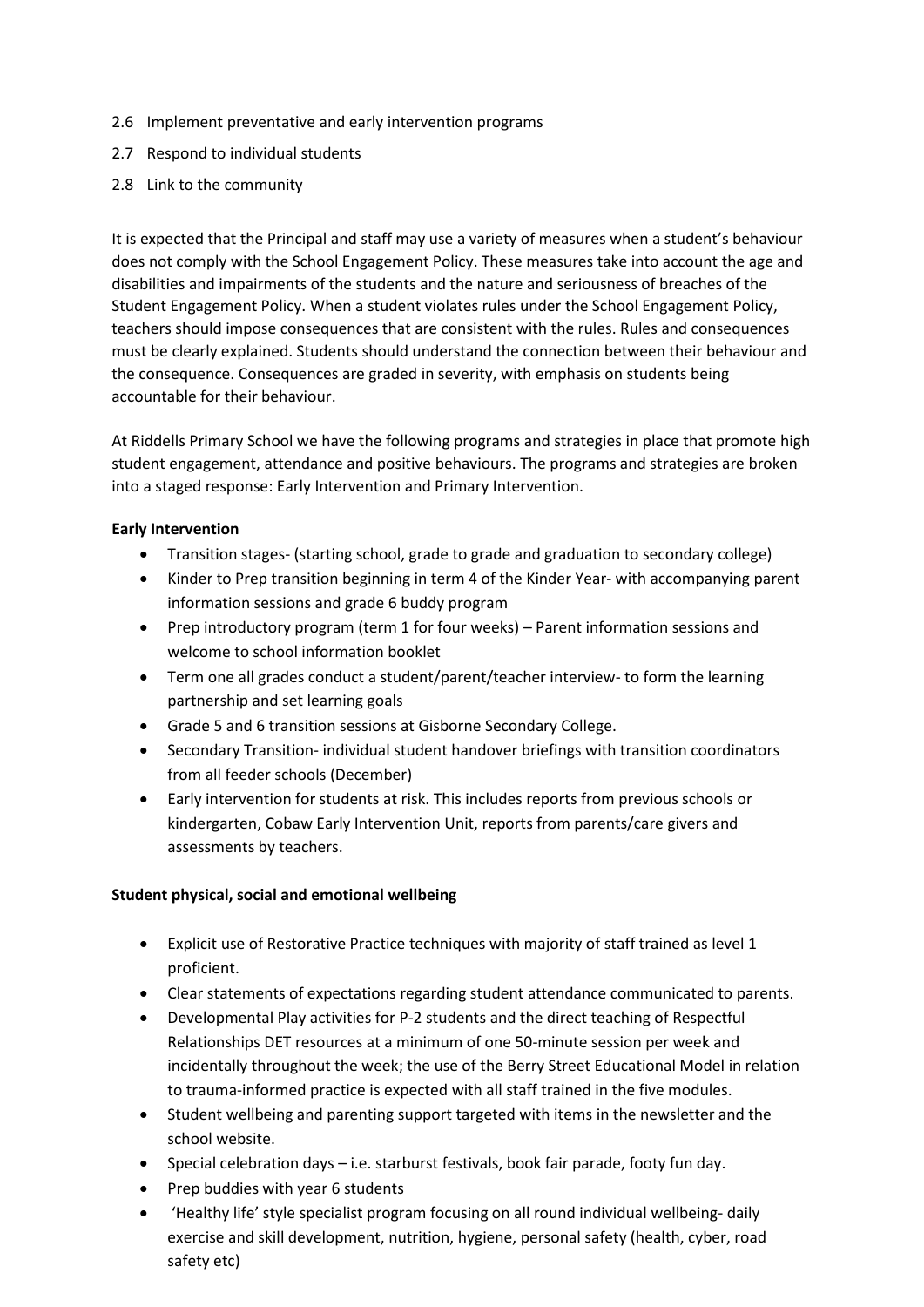- Extensive school sports program. Interschool sports including athletics, swimming, crosscountry, orienteering, football, netball, soccer and junior PMP program.
- Attendance at Zone, Regional and State level sporting events is supported and encouraged.

# **Parental and community involvement/support**

- Active School Council and associated sub committees of school council
- Involvement of parents and school council in developing the school strategic direction.
- Parents are encouraged to assist in classrooms and in other areas of the school i.e. Stephanie Alexander Kitchen Garden Program
- Parents welcomed to our student run Friday assemblies.
- Community members encouraged to be involved in our school.
- Use of school facilities for after school activities such as karate and ballet

## **School curricula and operations**

- All teachers complete an annual Performance and Development Plan that includes strategies for student engagement.
- Ensure the Annual Implementation Plan includes student engagement programs.
- Specialist programs in Music, Art and LOTE
- Develop assessment programs that are monitored and filed.
- Chess and ukulele club- choir and multi instrumental programs
- School incursions, excursions, camps and performances.
- Extra curricula instrumental music program supporting private tuition in violin, key board, drums and guitar.
- Stephanie Alexander Kitchen Garden program.
- Development of outside play equipment and whole school master plan.
- Bike Education- alternative years.
- Encouragement of walking/riding to school days.
- Out of School Hours Care.

# 4. Identifying students in need of support

Riddells Creek Primary School is committed to providing the necessary support to ensure our students are supported intellectually, emotionally and socially. All staff play a significant role in developing and implementing strategies help identify students in need of support and enhance student wellbeing. Riddells Creek Primary School will utilise the following information and tools to identify students in need of extra emotional, social or educational support:

- personal, health and learning information gathered upon enrolment and while the student is enrolled
- attendance records
- academic performance
- observations by school staff such as changes in engagement, behaviour, self-care, social connectedness and motivation
- attendance, detention and suspension data
- engagement with families
- self-referrals or referrals from peers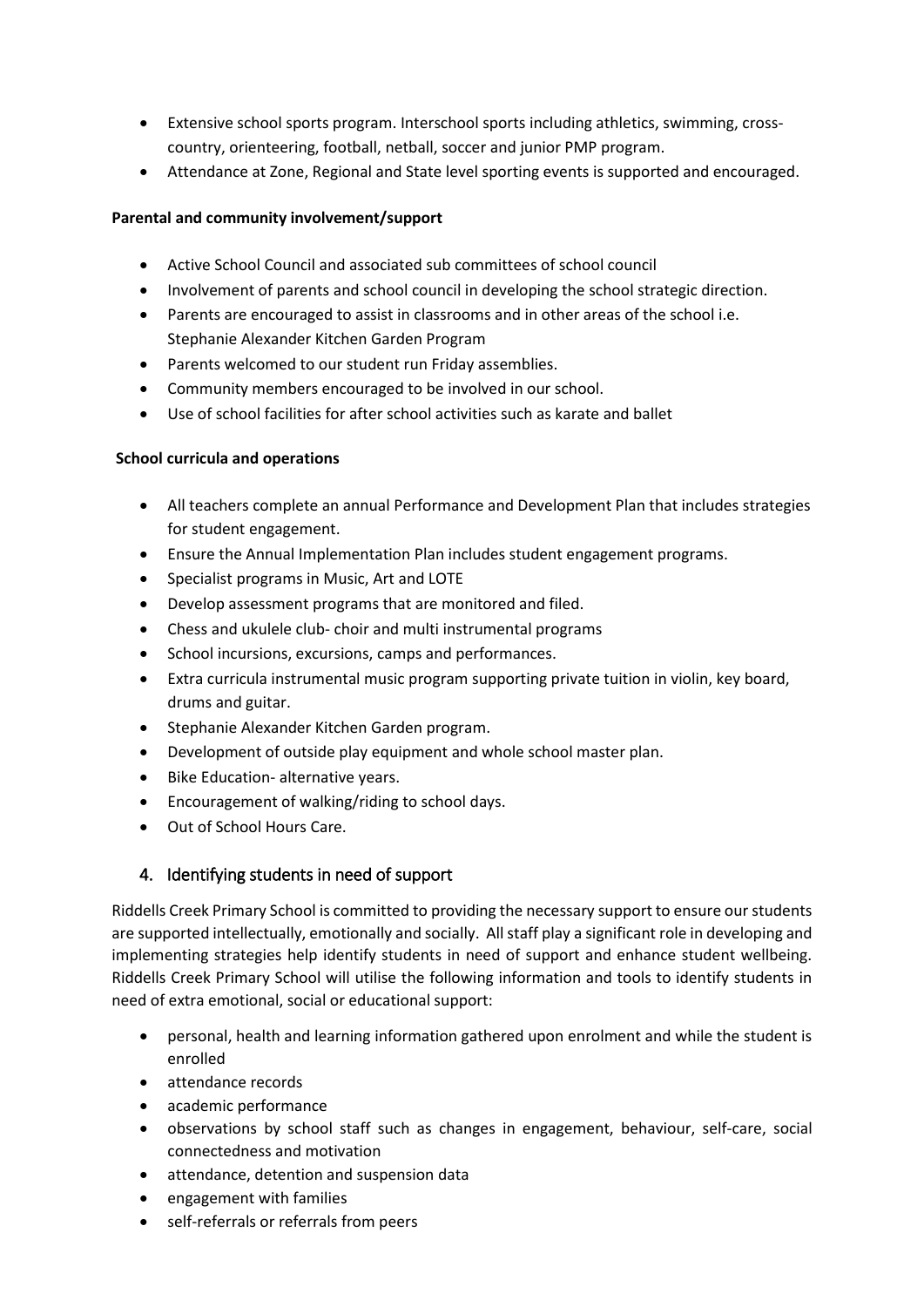# 5. Student rights and responsibilities

Our students, parents and teachers have agreed to the rights and responsibilities that have been listed below.

| Education |  |
|-----------|--|
|-----------|--|

| Right                                                                                                                                                                               | Responsibilities                                                                                                                                                                                                                                                                                  |  |  |
|-------------------------------------------------------------------------------------------------------------------------------------------------------------------------------------|---------------------------------------------------------------------------------------------------------------------------------------------------------------------------------------------------------------------------------------------------------------------------------------------------|--|--|
| All students have the right to an<br>٠<br>education and shall be recognized<br>without regard to race, colour, religion,<br>national origin, sex, disability, or ability<br>to pay. | Student responsibilities include regular<br>school attendance, conscientious effort<br>in classroom work, conformance to<br>school rules and regulations, and the<br>responsibility not to interfere with the<br>education of fellow students or the<br>orderly operation of the school.          |  |  |
|                                                                                                                                                                                     | Parents' responsibilities are to ensure<br>children attend regular school and to<br>support the school rules and<br>regulations.<br>The school has an obligation to teach its<br>$\bullet$<br>students and staff. For example<br>appropriate strategies regarding<br>bullying and cyber bullying. |  |  |

# **Environment**

| Right                                                                                                                                                                  | Responsibilities                                                                                                                                                                                                                    |  |  |  |
|------------------------------------------------------------------------------------------------------------------------------------------------------------------------|-------------------------------------------------------------------------------------------------------------------------------------------------------------------------------------------------------------------------------------|--|--|--|
| All students have the right to expect a<br>$\bullet$<br>safe school environment in which to<br>learn and a climate within the school<br>that is conducive to learning. | Students have a responsibility to help<br>$\bullet$<br>the school staff in operating a safe<br>school by abiding to the school rules at<br>all times.<br>Parents have a responsibility to support<br>$\bullet$<br>the school rules. |  |  |  |

# **Respect**

|                                                                                                                                                                                                                                                                                                                                                                                                           | Right | Responsibilities                                                                                                               |  |
|-----------------------------------------------------------------------------------------------------------------------------------------------------------------------------------------------------------------------------------------------------------------------------------------------------------------------------------------------------------------------------------------------------------|-------|--------------------------------------------------------------------------------------------------------------------------------|--|
| Students have the responsibility to<br>Students have a right to expect<br>$\bullet$<br>$\bullet$<br>respect the rights of their fellow<br>courtesy, fairness, and respect from<br>members of the school staff and other<br>students.<br>and the school Principal.<br>$\bullet$<br>the school and support their child in<br>behaving in a respectful manner<br>towards teachers, students and<br>property. |       | students and to respect both the rights<br>and authority of teachers, school staff<br>Parents have a responsibility to support |  |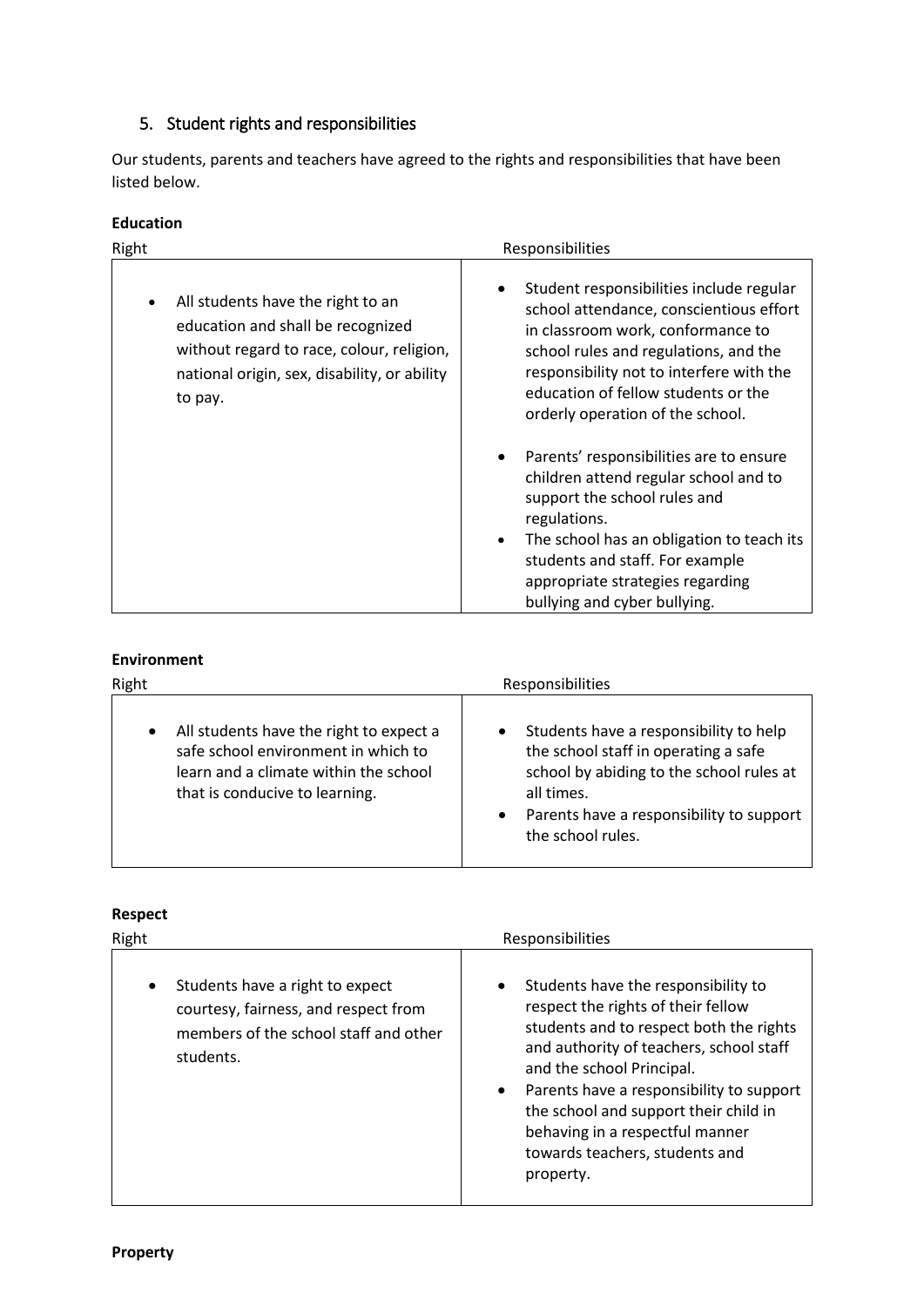| Right     | Responsibilities                                                                                                     |                                                                                                                                                                                                                                                                                                                                                                                                                                                                                                                                                            |  |  |  |
|-----------|----------------------------------------------------------------------------------------------------------------------|------------------------------------------------------------------------------------------------------------------------------------------------------------------------------------------------------------------------------------------------------------------------------------------------------------------------------------------------------------------------------------------------------------------------------------------------------------------------------------------------------------------------------------------------------------|--|--|--|
| $\bullet$ | Students have a right to expect that<br>other students and school personnel<br>will respect their personal property. | Students have the responsibility to<br>$\bullet$<br>respect personal property, rights of<br>other students, teachers, school staff<br>and the Principal, as well as public<br>property, including equipment and<br>school buildings.<br>Students are responsible for the<br>$\bullet$<br>personal property that they take to<br>school, on a school camp and<br>excursion, or on a school bus.<br>Parents have the responsibility to<br>$\bullet$<br>explain to their children the school's<br>expectations regarding property and<br>the school policies. |  |  |  |

# **Participation**

| Right     |                                                             | Responsibilities                    |                                                                                                                                                                                                                                                                                                                                                                                                                                                                                                |
|-----------|-------------------------------------------------------------|-------------------------------------|------------------------------------------------------------------------------------------------------------------------------------------------------------------------------------------------------------------------------------------------------------------------------------------------------------------------------------------------------------------------------------------------------------------------------------------------------------------------------------------------|
| $\bullet$ | Students have the right to access all<br>school activities. | $\bullet$<br>$\bullet$<br>$\bullet$ | Students have a responsibility to<br>comply with all rules and regulations<br>governing student conduct at all<br>school-sponsored functions.<br>It understood that students who do not<br>comply with all school rules and<br>regulations may lose the opportunity<br>and right to participate in school camps<br>and excursions and other day-to-day<br>school based activities.<br>Parents have the responsibility to<br>ensure their children comply with<br>school rules and regulations. |

# 6. Student behavioural expectations

Behavioural expectations of students, staff and families are grounded in our school's Statement of Values. Student bullying behaviour will be responded to consistently with Riddells Creek Primary School *Bullying Prevention policy*.

#### **Shared expectations at RCPS are:**

- clear and specific
- positive and focused on pro-social behaviours
- supported by procedures and programs to ensure success
- consistent, fair and reasonable
- linked to appropriate actions and consequences

## **Expectations of Students at RCPS include:**

- positive participation
- seeking assistance and asking questions when unclear
- treating fellow classmates/teachers with respect and dignity
- valuing school resources
- regular attendance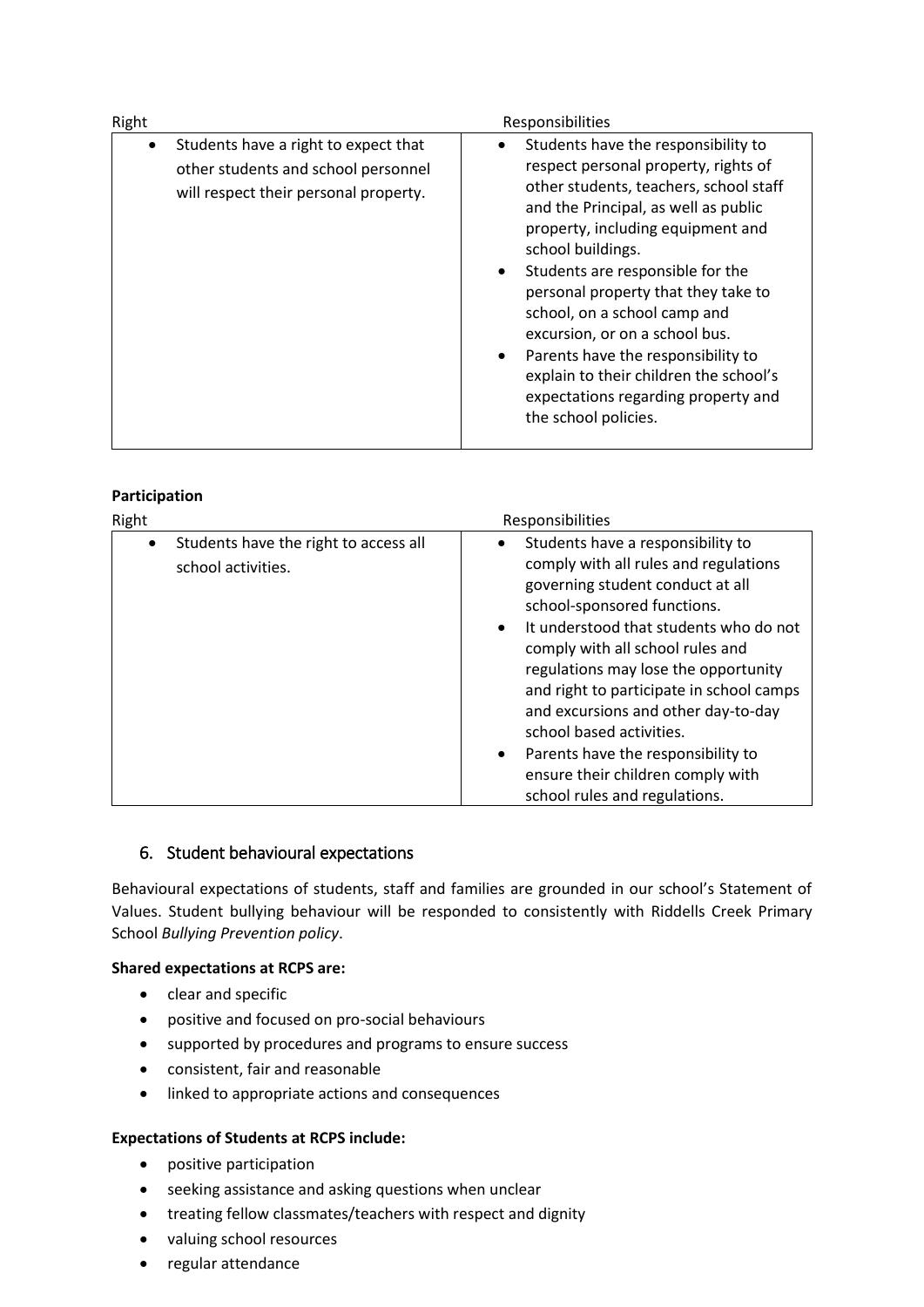• supporting classmates/teachers

## **Expectations of Teachers at RCPS include:**

- creating an engaging lesson
- providing enjoyable classrooms
- making sure every student has an equal opportunity to participate
- asking for student input into the curriculum and class environment
- **•** listening to students and valuing their contribution
- listening to parents' insights into their children's learning
- providing a wide range of resources to engage students
- understanding the needs of students and accommodate those needs
- undertaking professional development

## **Expectations of the Principal at RCPS School include:**

- providing leadership to school staff and students
- ensuring staff, students and the wider school community understand their expectations
- ensuring staff and students have the resources and equipment to assist them in the process of teaching and learning
- ensuring the curriculum of the school takes into account the needs of specific students where applicable (such as students with disabilities, ESL)
- encouraging the participation of parents

#### **Expectations of Parents/Carers at RCPS include:**

- supporting their children attending the school
- cooperating with requests from the school
- promoting positive educational outcomes for their children
- ensuring their children are attending school
- communicating clearly with the school about the needs of their children

When a student acts in breach of the behaviour standards of our school community, RPPS will institute a staged response, consistent with the Department's Student Engagement and Inclusion Guidelines. Where appropriate, parents will be informed about the inappropriate behaviour and the disciplinary action taken by teachers and other school staff.

Disciplinary measures may be used as part of a staged response to inappropriate behaviour in combination with other engagement and support strategies to ensure that factors that may have contributed to the student's behaviour are identified and addressed. Disciplinary measures at our school will be applied fairly and consistently. Students will always be provided with an opportunity to be heard.

Disciplinary measures that may be applied include:

- warning a student that their behaviour is inappropriate
- teacher controlled consequences such as moving a student in a classroom or other reasonable and proportionate responses to misbehaviour
- withdrawal of privileges
- referral to the Assistant Principal
- restorative practices
- detentions
- behaviour reviews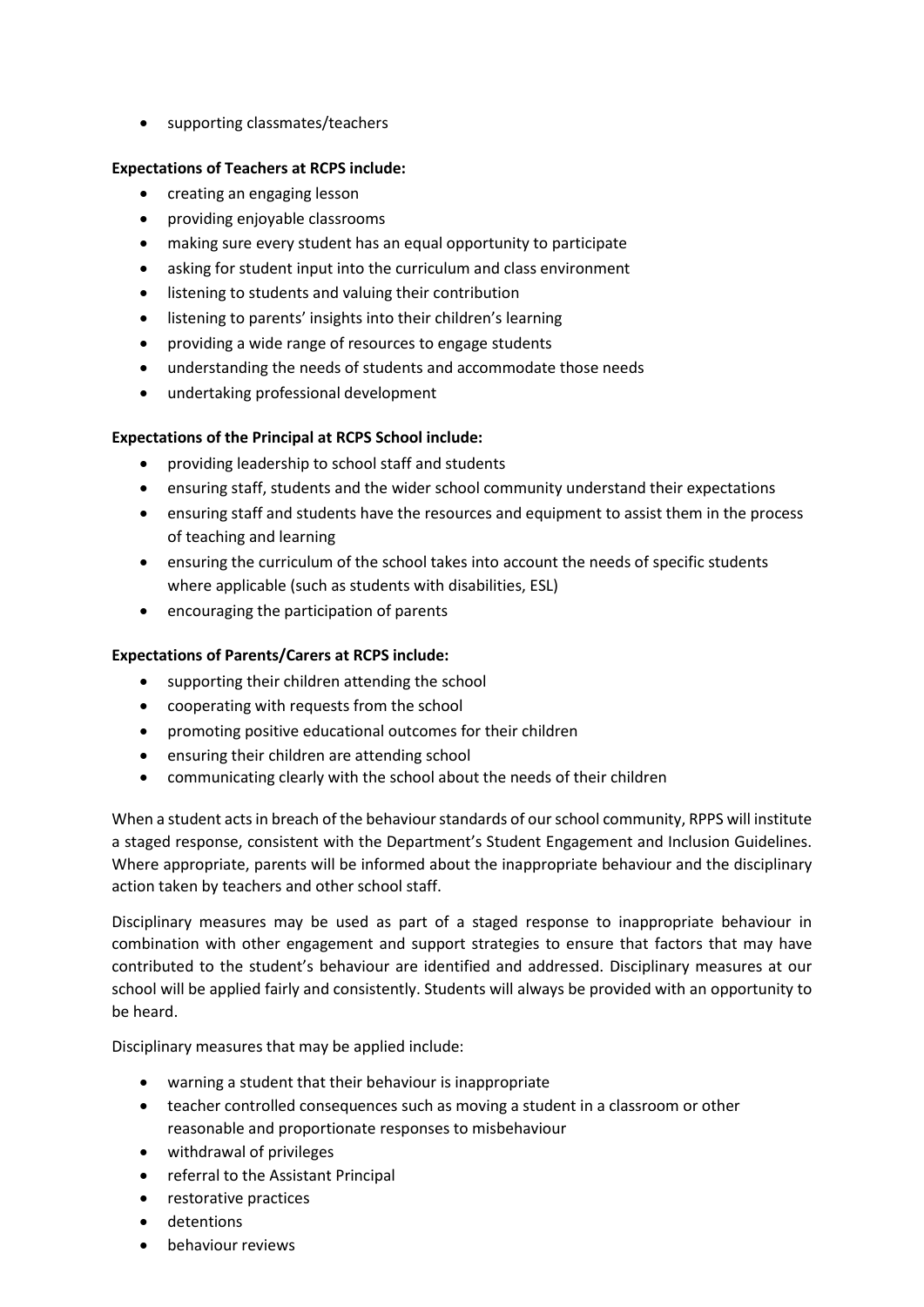- Suspension (in line with DET policies and processes including appeals) [https://www.education.vic.gov.au/school/principals/spag/participation/Pages/suspensions.](https://www.education.vic.gov.au/school/principals/spag/participation/Pages/suspensions.aspx) [aspx,](https://www.education.vic.gov.au/school/principals/spag/participation/Pages/suspensions.aspx)
- Expulsion (in line with DET policies and processes including appeals) [https://www.education.vic.gov.au/school/principals/spag/participation/Pages/expulsions.as](https://www.education.vic.gov.au/school/principals/spag/participation/Pages/expulsions.aspx) [px,](https://www.education.vic.gov.au/school/principals/spag/participation/Pages/expulsions.aspx)
- Suspension and expulsions are measures of last resort and may only be used in particular situations consistent with Department policy, available at [http://www.education.vic.gov.au/school/principals/spag/participation/pages/engagement.a](http://www.education.vic.gov.au/school/principals/spag/participation/pages/engagement.aspx) [spx,](http://www.education.vic.gov.au/school/principals/spag/participation/pages/engagement.aspx)
- An expulsion can be appealed on the following grounds:
	- a student has a history of behavioural issues, and there is insufficient evidence of prior interventions designed to address the behaviour and support the student
	- the grounds on which the student was expelled are considered unfair
	- the expulsion process was not followed by the principal
	- other extenuating circumstances.

For more information on the expulsion appeal process please refer to: [Expulsion Appeal](https://www.education.vic.gov.au/school/teachers/behaviour/suspension-expulsion/Pages/expulsionappeal.aspx)

Corporal punishment is prohibited in our school and will not be used in any circumstance.

# 7. Engaging with families

Riddells Creek Primary School values the input of parents and carers, and we will strive to support families to engage in their child's learning and build their capacity as active learners. We aim to be partners in learning with parents and carers in our school community.

We work hard to create successful partnerships with parents and carers by:

- ensuring that all parents have access to our school policies and procedures, available on our school website
- maintaining an open, respectful line of communication between parents and staff
- providing parent volunteer opportunities so that families can contribute to school activities
- involving families with homework and other curriculum-related activities
- involving families in school decision making
- coordinating resources and services from the community for families
- including families in Student Support Groups, and developing individual plans for students.

# 8. Evaluation

Riddells Creek Primary School will collect data each year to understand the frequency and types of wellbeing issues that are experienced by our students so that we can measure the success or otherwise of our school based strategies and identify emerging trends or needs.

Sources of data that will be assessed on an annual basis include:

- student survey data
- incidents data
- school reports
- parent survey
- case management
- CASES21
- SOCS